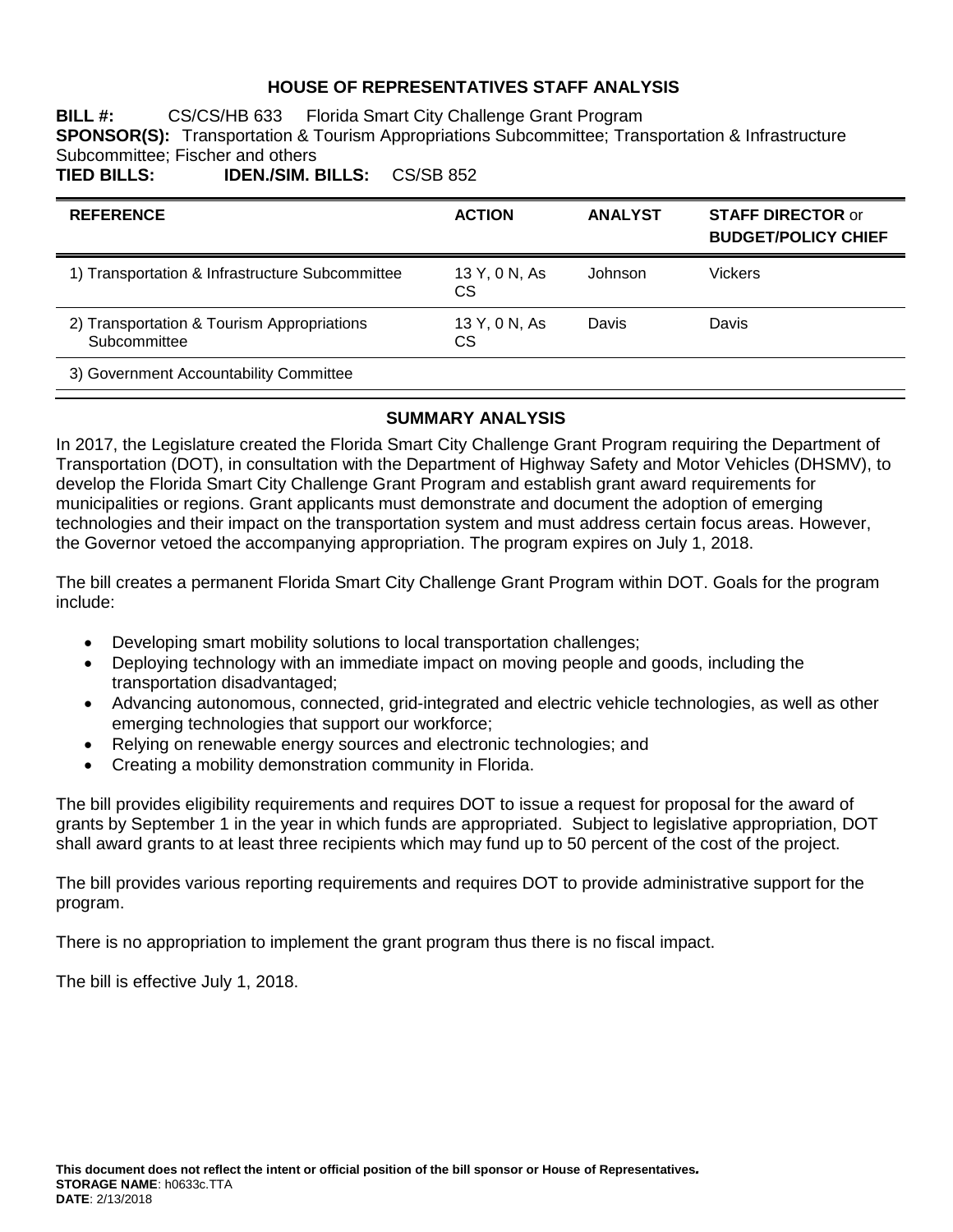## **FULL ANALYSIS**

## **I. SUBSTANTIVE ANALYSIS**

## A. EFFECT OF PROPOSED CHANGES:

### **Current Situation**

### Federal Program

The United States Department of Transportation (USDOT) launched a Smart City Challenge in December 2015. The challenge asked mid-sized cities "to develop ideas for an integrated, first-of-itskind smart transportation system that would use data, applications, and technology to help people and goods move more quickly, cheaply, and efficiently."<sup>1</sup> USDOT committed up to \$40 million to one winning city.<sup>2</sup> The USDOT received 78 applications from cities across the United States, including the following cities in Florida: Jacksonville, Miami, Orlando, St. Petersburg, Tallahassee, and Tampa.

Columbus, Ohio won the challenge by proposing "a comprehensive, integrated plan addressing challenges in residential, commercial, freight, and downtown districts using a number of new technologies, including connected infrastructure, an integrated data platform, autonomous vehicles, and more."<sup>3</sup> USDOT then worked with seven finalists to further develop the ideas proposed by the cities and, in October 2016, announced an additional \$65 million in grants to support advanced technology transportation projects.

### State Law

In 2017, the Legislature created the Florida Smart City Challenge Grant Program $4$  and appropriated \$325,000 for the program.<sup>5</sup> However, the Governor vetoed the appropriation.

The 2017 statute required the Department of Transportation (DOT), in consultation with the Department of Highway Safety and Motor Vehicles (DHSMV), to develop the Florida Smart City Challenge Grant Program and establish grant award requirements for municipalities or regions for the purpose of receiving grant awards. Grant applicants must demonstrate and document the adoption of emerging technologies and their impact on the transportation system and must address at least the following focus areas:

- Autonomous vehicles:
- Connected vehicles:
- Sensor-based infrastructure;
- Collecting and using data;
- Electric vehicles, including charging stations; and
- Developing strategic models and partnerships.<sup>6</sup>

The grant program goals include, but are not limited to:

- Identifying transportation challenges and identifying how emerging technologies can address those challenges.
- Determining the emerging technologies and strategies that have the potential to provide the most significant impacts.
- Encouraging municipalities to take significant steps to integrate emerging technologies into their day-to-day operations.

 $\overline{a}$ 

<sup>&</sup>lt;sup>1</sup>See USDOT website available at: https://www.transportation.gov/smartcity. (Last visited April 21, 2017). 2 *See* USDOT website available at:

https://www.transportation.gov/sites/dot.gov/files/docs/Smart%20City%20Challenge%20Lessons%20Learned.pdf. (Last visited April 21, 2017).

<sup>3</sup> *See* USDOT website available at: https://www.transportation.gov/smartcity/winner. (Last visited April 21, 2017).

<sup>4</sup> Chapters 2017-42 and 2017-71, L.O.F.

<sup>&</sup>lt;sup>5</sup> Proviso language to Specific Appropriation 1869 (2017).

 $6$  Section 316.08098(1), F.S.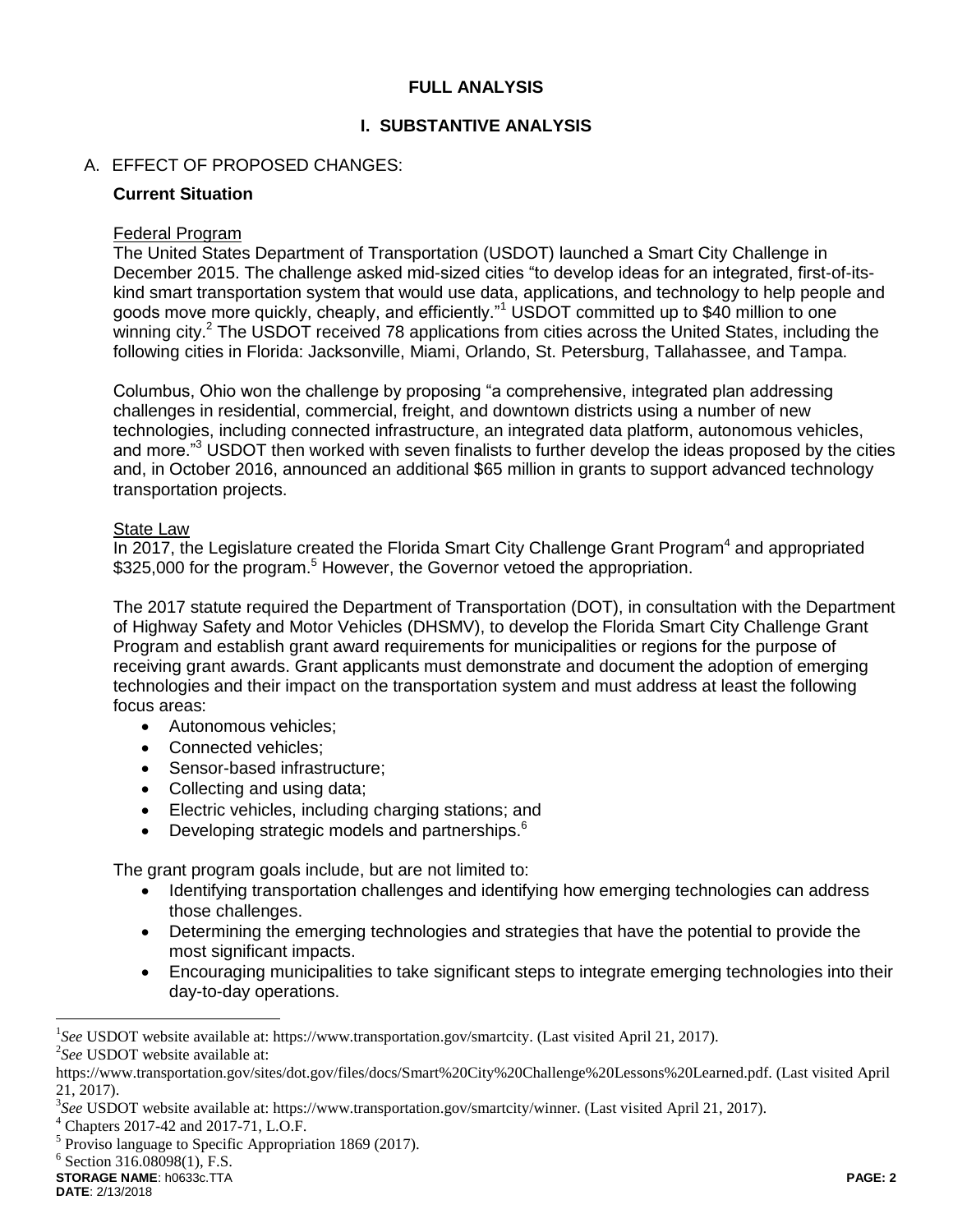- Identifying the barriers to implementing the grant program and communicating those barriers to the Legislature and appropriate agencies and organizations.
- Leveraging the initial grant to attract additional public and private investments.
- Increasing the state's competitiveness in the pursuit of grants from the United States Department of Transportation, the United States Department of Energy, and other federal agencies.
- Committing to the continued operation of programs implemented in connection with the grant.
- Serving as a model for municipalities nationwide.
- Documenting the costs and impacts of the grant program and lessons learned during implementation.
- **IDENTIFY IDENTIFY IDEOTATA IDEDET IDEDET IDEDET IDEDET IDEDET IDEDET IDEDET IDEDET IDEDET IDEDETE IDEDETE IDEDETE IDEDETE IDEDETE IDEDETE IDEDETE**

DOT was required to develop eligibility, application, and selection criteria for the receipt of grants and a plan for the promotion of the grant program to municipalities or regions of this state as an opportunity to compete for grant funding, including the award of grants to a single recipient and secondary grants to specific projects of merit within other applications. DOT may contract with a third party that demonstrates knowledge and expertise in the focuses and goals of the program to provide guidance in the development of the requirements of the program.<sup>8</sup>

On or before January 1, 2018, DOT must submit the grant program guidelines and plans for promotion of the grant program to the Governor, the President of the Senate, and the Speaker of the House of Representatives.<sup>9</sup>

While the Governor vetoed the appropriated funds, the program remains in statute. The program expires, however, by its own terms on July 1, 2018.

## **Proposed Changes**

The bill creates a permanent Florida Smart City Challenge Grant Program within DOT.

## Program Goals

The grant program's goals include, but are not limited to:

- Providing opportunities to municipalities and other regions of the state to develop innovative smart mobility solutions to local transportation challenges.
- Deploying smart city technology that has an immediate impact on the safe and efficient movement of people and goods within municipalities and other regions of the state.
- Advancing autonomous, connected, grid-integrated and electric vehicle readiness and deployment throughout the state.
- Providing enhanced education and workforce development opportunities by deploying emerging technologies that support the state's future workforce.
- $\bullet$  Meeting mobility needs of residents of this state, particularly transportation disadvantaged<sup>10</sup> persons by increasing access to and convenience of transportation within municipalities and other regions of the state.
- Facilitating the efficient movement within the state, especially in and around airports and seaports.
- Supporting the reduction of fossil fuel consumption by relying on renewable energy sources and electronic technologies.

 $\overline{a}$ 7 Section 316.08098(2), F.S.

<sup>8</sup> Section 316.08098(3), F.S.

<sup>&</sup>lt;sup>9</sup> Section 316.08098(4), F.S.

**STORAGE NAME**: h0633c.TTA **PAGE: 3**  $^{10}$  Section 427.011(1), F.S., defines "transportation disadvantaged" as those persons who because of physical or mental disability, income status, or age are unable to transport themselves or to purchase transportation and are, therefore, dependent upon others to obtain access to health care, employment, education, shopping, social activities, or other life-sustaining activities, or children who are handicapped or high-risk or at-risk as defined in s. 411.202, F.S.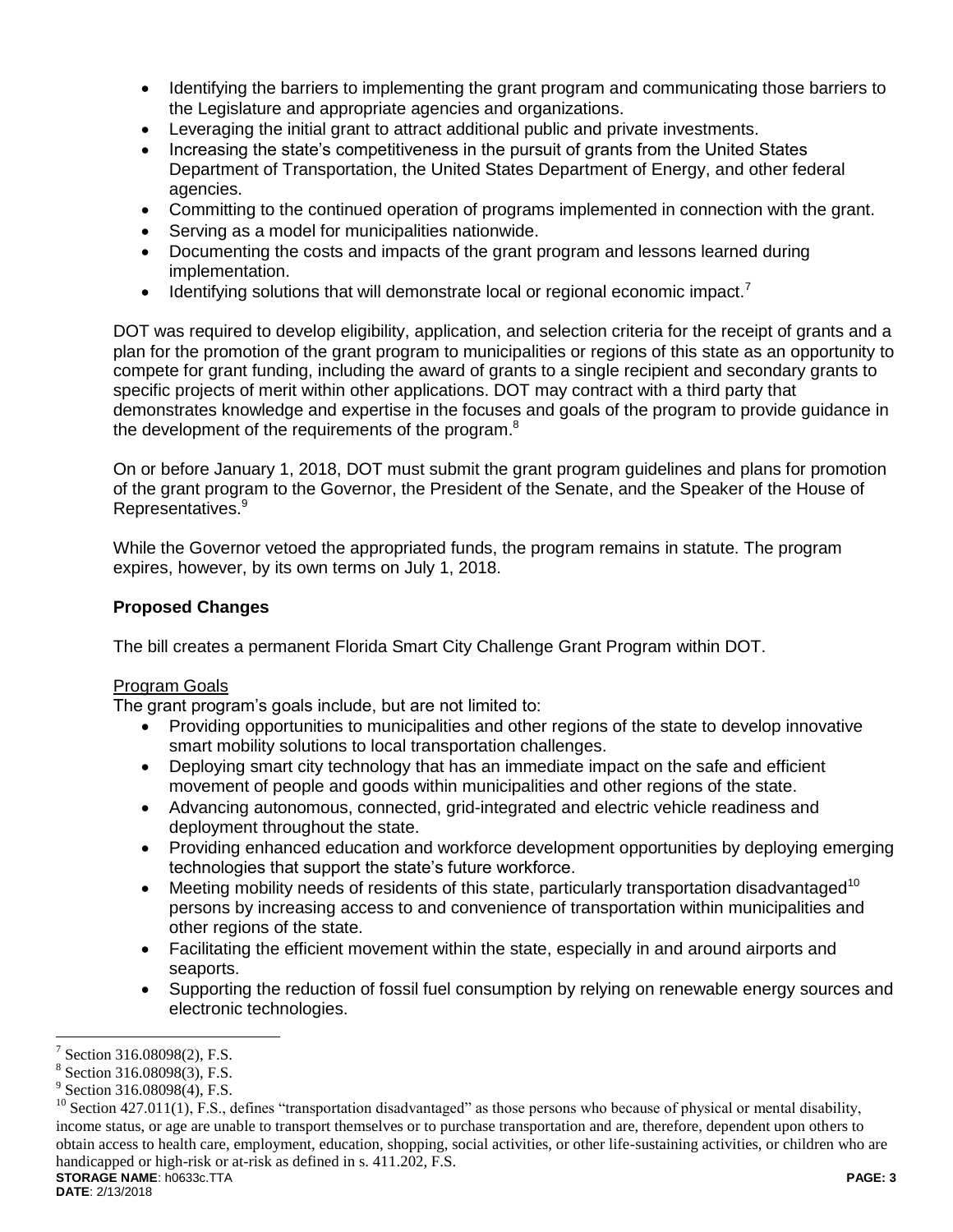Creating a smart mobility demonstration community in the state that serves as a model for municipalities and other regions nationwide.

## Eligibility Requirements

The following entities may apply to DOT for a grant to fund projects under the Florida Smart City Challenge Grant Program:

- A state, county, municipal, regional, or other agency that is responsible for the movement of persons, goods, or services within a defined geographical region, including an entity created pursuant to Chs. 343, 348, or 349,  $F.S.<sup>11</sup>$
- A metropolitan planning organization  $(MPO)^{12}$  or transportation planning organization (TPO). Each entity responsible for deploying or operating the project on behalf of a MPO or TPO must submit a letter to DOT detailing its commitment to the implementation, operation, and maintenance of the project.
- A state university.

A grant application must have in place a plan or framework for the implementation of the proposed project in at least one of the following categories:

- Autonomous vehicle deployment or demonstration.
- Connected vehicle technology deployment.
- Shared mobility services innovation and deployment.
- Acceleration of the use for plug-in electric vehicles and electric charging infrastructure, including deployment of grid-integrated vehicles.

## Proposals

By September 1 in the year in which funds are appropriated, DOT must issue a request for proposals for the award of a Florida Smart City Challenge Grant. Each submitted proposal must include:

- A statement by the applicant certifying that the project will be implemented and operational within two years after receiving the grant.
- A plan for fulfilling documentation requirements under DOT's Statewide Systems Engineering Management Plan within such two-year period.
- A description of how operation and maintenance costs for the project will be funded in order to ensure that DOT's investment in the project is sustained.
- A plan for evaluation of the projects and the methods by which such evaluation will be shared with residents of the area served by the project.
- The procedures for integrating the project's transportation-related data in to DOT's Data Integration and Video Aggregation System.

## Award of Grants

Subject to specific appropriation by the Legislature, DOT shall award a grant to at least three recipients which must be distributed to each recipient by January 1 of the fiscal year in which appropriated.

The grant may fund up to 50 percent of the project's costs. Grant funds are exclusively for costs associated with implementing the project and may not be used for costs associated with operating, maintaining, or evaluating of the project.

In selecting grant recipients, DOT must prioritize proposals demonstrating the availability of matching funds from partner organizations to funds the remaining 50 percent of project costs and that include a plan for documenting the acquisition of matching funds. Matching funds includes in-kind services, goods, equipment, and other noncash contributions calculated at fair market value.

 $\overline{a}$ 

<sup>&</sup>lt;sup>11</sup> Chapter 343, F.S. creates various regional transportation authorities. Chapter 348, F.S., creates various expressway and bridge authorities. Chapter 349, F.S., creates the Jacksonville Transportation Authority.

**STORAGE NAME**: h0633c.TTA **PAGE: 4**  $12$  Metropolitan planning organizations are federally-mandated transportation planning organizations in urban areas with populations of greater than 50,000.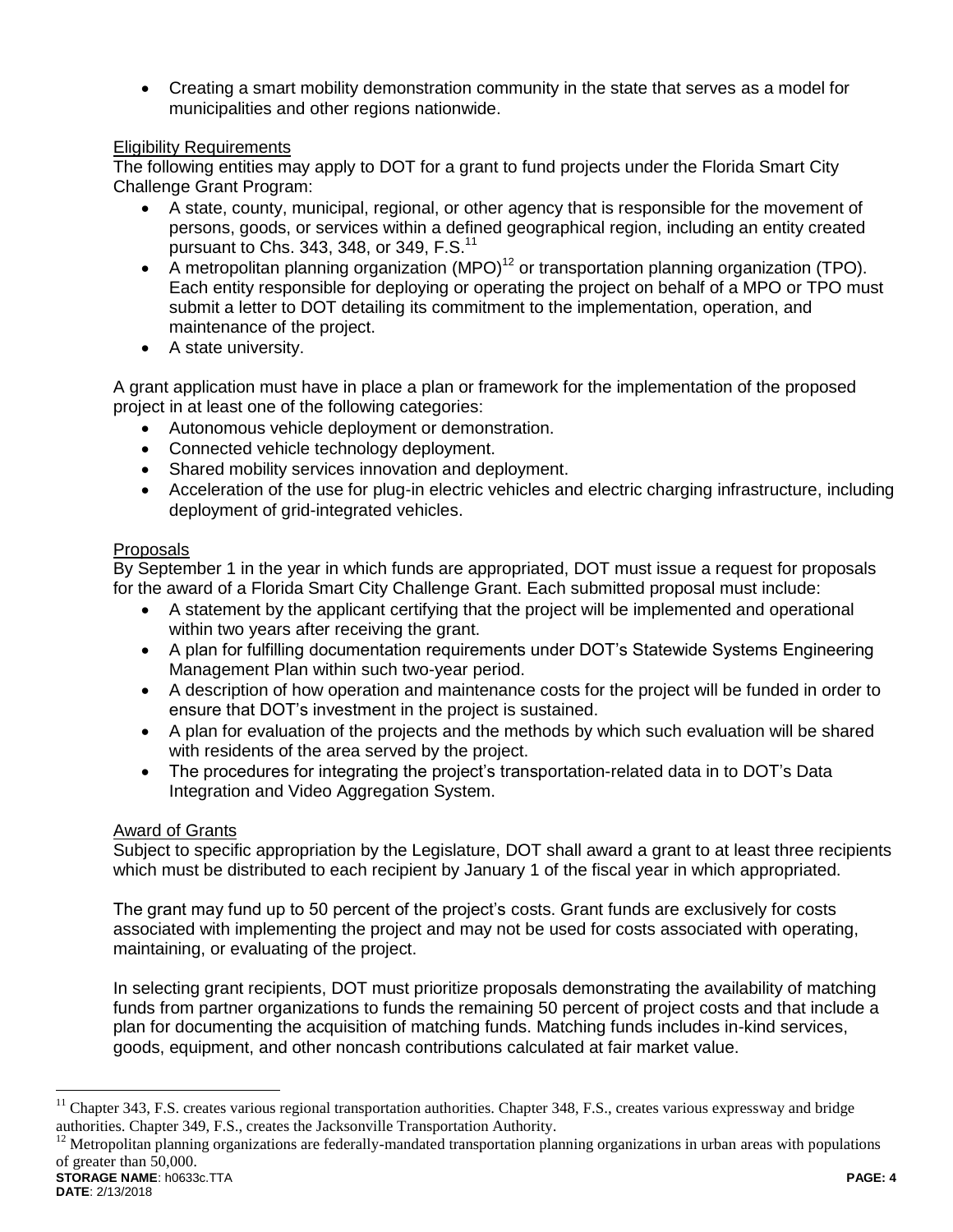DOT must further prioritize those proposals that include matching funds from private-sector partner organizations; however, local public funds may also be used.

Matching funds may be used for costs associated with the operation, maintenance, and evaluation of the project.

A grant recipient receiving matching funds must document the contribution of such funds in a quarterly report detailing the manner in which the value of such contribution is calculated.

#### Reporting Requirements

Each grant program recipient must submit a quarterly report to DOT regarding the development, implementation, and operation of the project. The report must include information documenting matching funds.

DOT must submit a quarterly report to the President of the Senate and the Speaker of the House of Representatives regarding the overall status of the grant program.

After implementation of the project is complete, each grant recipient must submit an initial report to the President of the Senate and the Speaker of the House of Representatives detailing the project's impact on the transportation system within the area served by the project, the extent to which the goals of the grant program have been met, and recommendations for project revisions or improvements to guide future development activities. A final report must be submitted two years after submission of the initial report.

### Administrative Support

The bill requires DOT to provide administrative support to the Florida Smart City Grant Program in order to facilitate the deployment of smart city technology within the state, including, but not limited to, expedited review of grant proposals. Within certain criteria, the department may select an independent nongovernmental entity to assist in project construction, management and evaluation; project implementation and oversight.

B. SECTION DIRECTORY:

Section 1 creates s. 316.0899, F.S., creating the Florida Smart City Challenge Grant Program.

Section 2 provides an effective date of July 1, 2018.

## **II. FISCAL ANALYSIS & ECONOMIC IMPACT STATEMENT**

#### A. FISCAL IMPACT ON STATE GOVERNMENT:

1. Revenues:

None.

2. Expenditures:

The bill does not appropriate funds for the Florida Smart City Challenge Grant Program.

## B. FISCAL IMPACT ON LOCAL GOVERNMENTS:

1. Revenues:

None.

2. Expenditures: